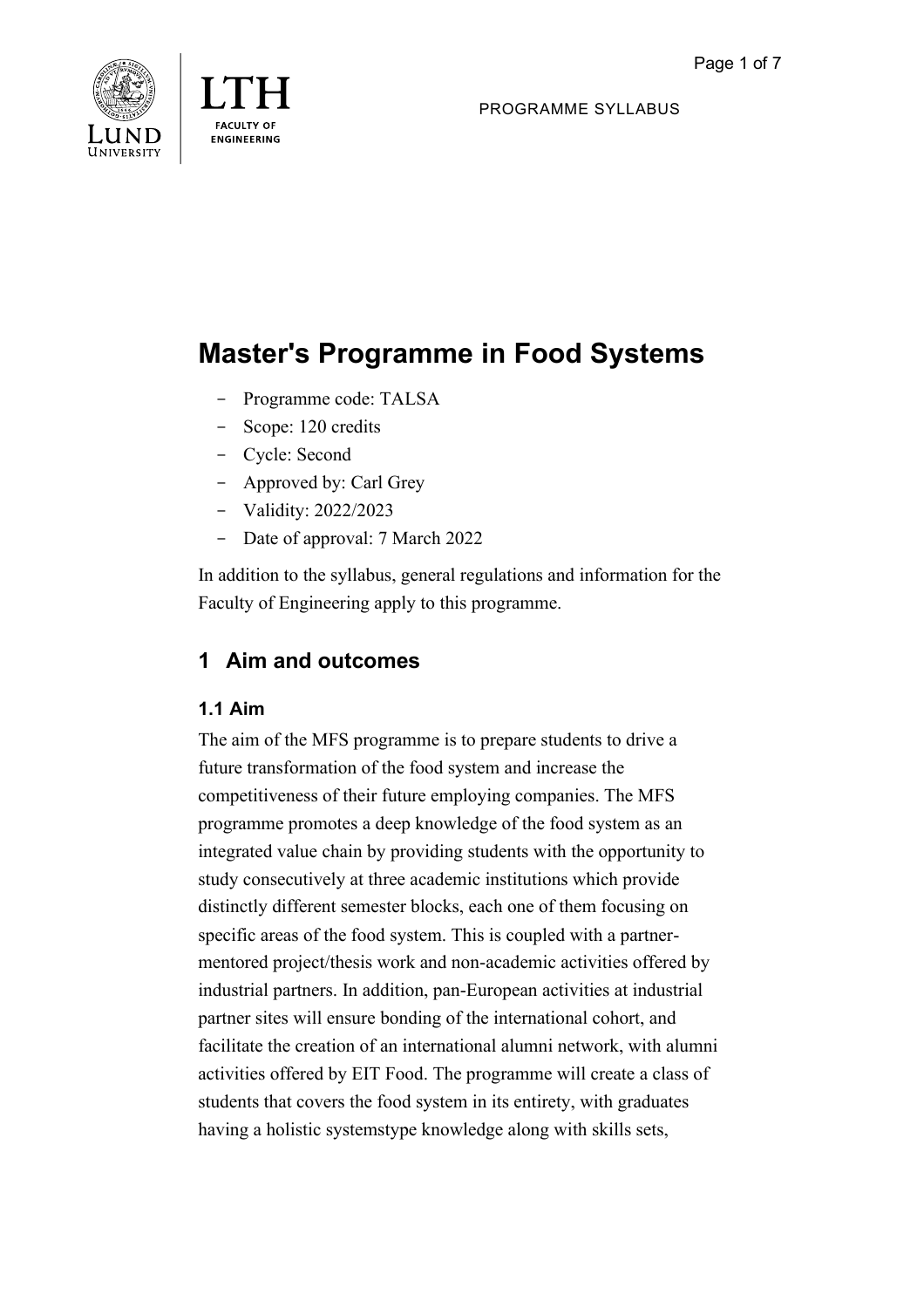providing, at the same time, selective knowledge within the food system by being able to customize their particular master programme.

## **1.2 Outcomes for a Degree of Master of Science (120 credits)**

(Higher Education Ordinance 1993:100)

#### **Knowledge and understanding**

For a Degree of Master of Science (120 credits) the student shall

- demonstrate knowledge and understanding in the main field of study, including both broad knowledge of the field and a considerable degree of specialised knowledge in certain areas of the field as well as insight into current research and development work, and
- demonstrate specialised methodological knowledge in the main field of study.

#### **Competence and skills**

For a Degree of Master of Science (120 credits) the student shall

- demonstrate the ability to critically and systematically integrate knowledge and analyse, assess and deal with complex phenomena, issues and situations even with limited information,
- demonstrate the ability to identify and formulate issues critically, autonomously and creatively as well as to plan and, using appropriate methods, undertake advanced tasks within predetermined time frames and so contribute to the formation of knowledge as well as the ability to evaluate this work,
- demonstrate the ability in speech and writing both nationally and internationally to report clearly and discuss his or her conclusions and the knowledge and arguments on which they are based in dialogue with different audiences, and
- demonstrate the skills required for participation in research and development work or autonomous employment in some other qualified capacity.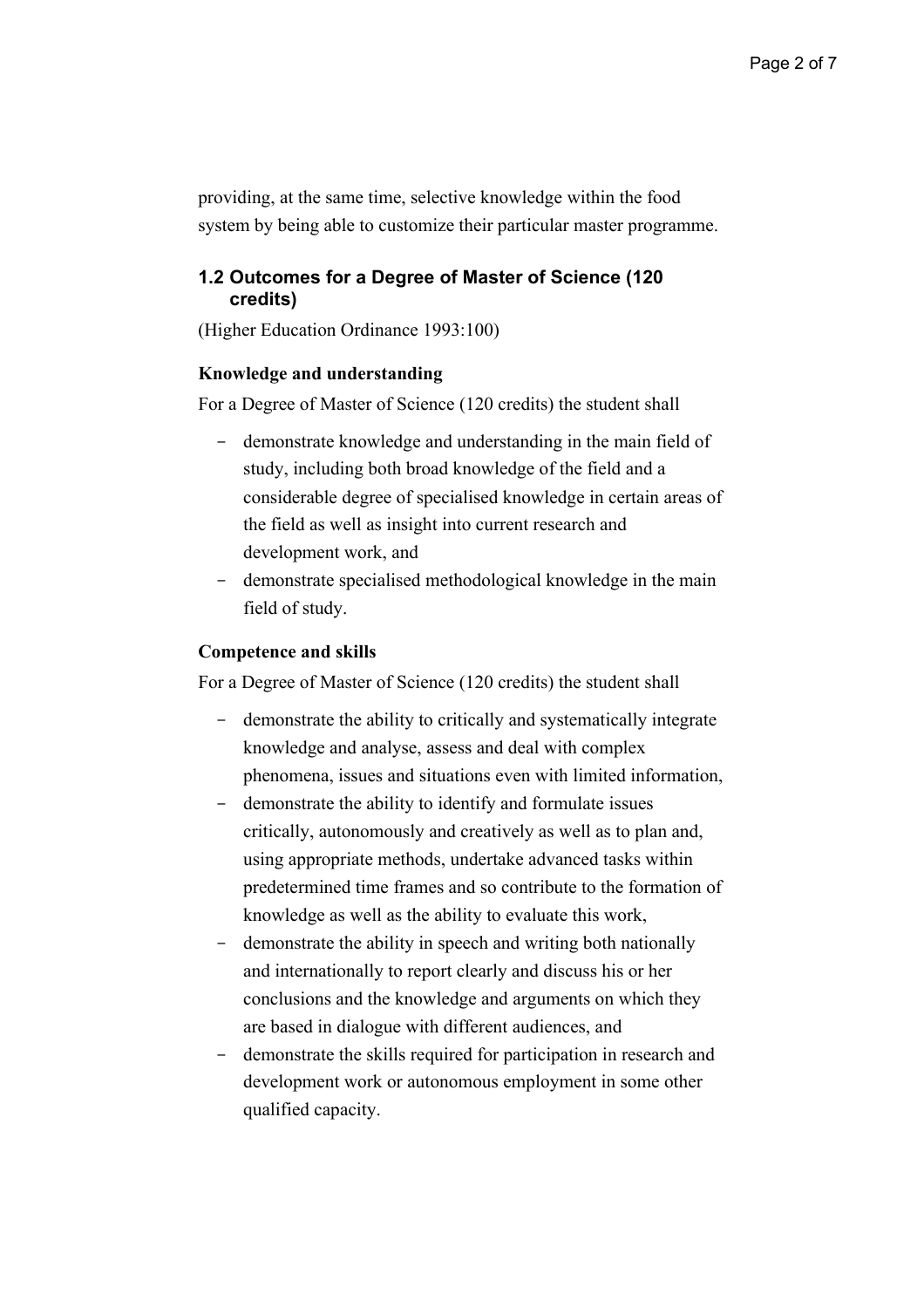#### **Judgement and approach**

For a Degree of Master of Science (120 credits) the student shall

- demonstrate the ability to make assessments in the main field of study informed by relevant disciplinary, social and ethical issues and also to demonstrate awareness of ethical aspects of research and development work,
- demonstrate insight into the possibilities and limitations of research, its role in society and the responsibility of the individual for how it is used, and
- demonstrate the ability to identify the personal need for further knowledge and take responsibility for his or her ongoing learning.

## **1.3 Further studies**

Students who have achieved a second cycle exam (Master of Science) will have general entry requirements for third cycle educations.

# **2 Programme structure**

The programme includes 90 credits courses and a degree project (30 credits).

#### **2.1 First semester - Lund University, Sweden**

#### **2.1.1 LTH**

Mandatory courses (Advanced level)

- KLGN70 Introduction to the Food Systems 7,5 credits
- KLGN65 Sustainable Food Processing and Packaging 7,5 credits
- KLGN20 Food Engineering 7,5 credits

Elective mandatory courses (Advanced level)

- MTTN35 Packaging Logistics 7,5 credits
- MTTN56 Packaging Material Sciences 7,5 credits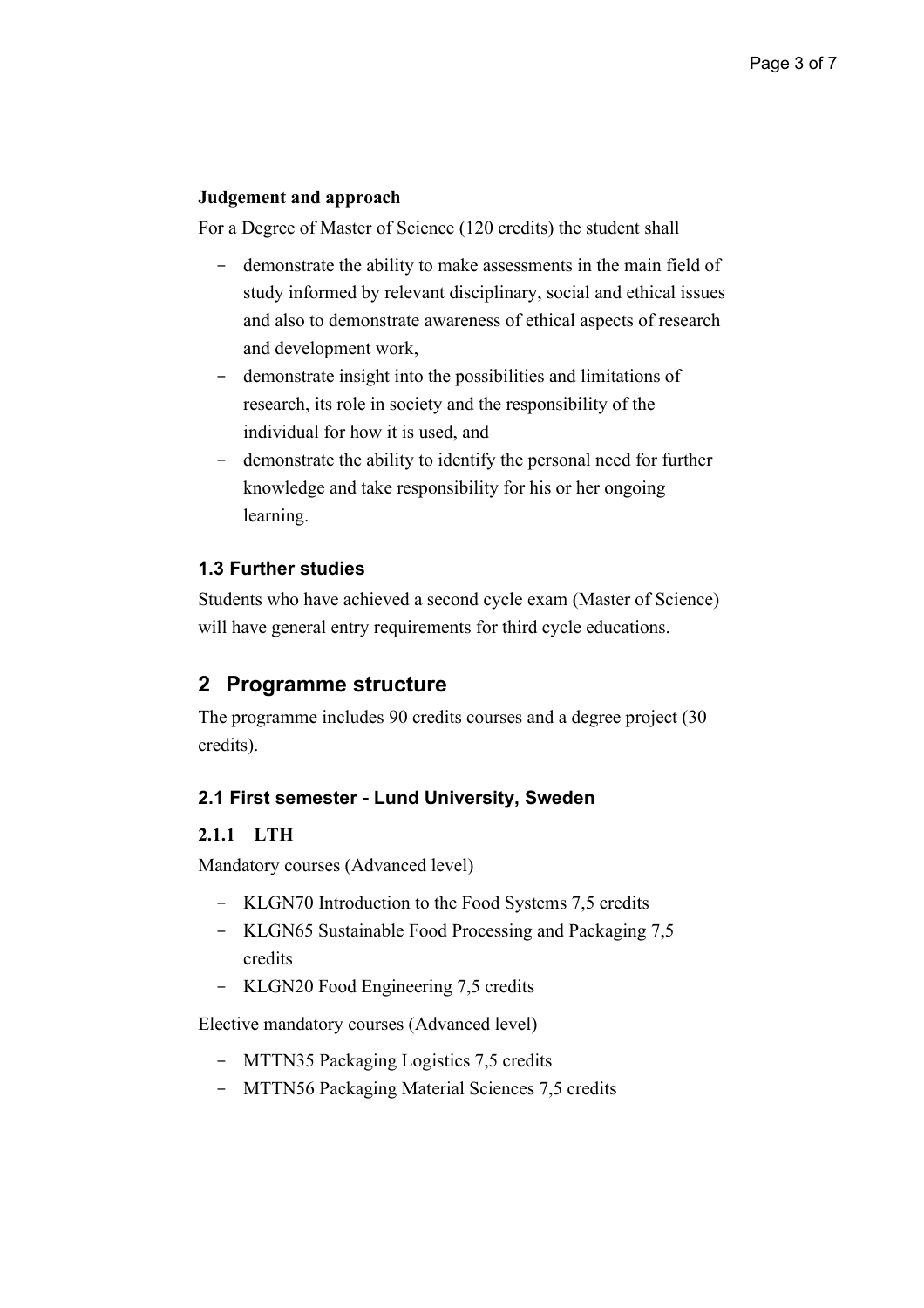## **2.2 Second and third semester**

#### **2.2.1 Track 'Sustainable food processing, functional food design & future foods'**

Semester 2. Universidad Autonoma de Madrid, Spain

Mandatory courses

- Functional Foods: Design and Validation 7,5 credits
- Omics Technologies 7,5 credits
- Personal Nutrition and Chronic Diseases 7,5 credits
- Entrepreneurship and Innovation in the Food System 7,5 credits

Semester 3. Aarhus University, Denmark

Mandatory courses

- Project Work in Sensory Science 5 credits
- Innovative and Organic Production of Fruits and Vegetables 7,5 credits
- Future Animal-based Food 5 credits
- Food, Consumer and Innovation 5 credits
- Emerging Technologies Business Case Study 7,5 credits

## **2.2.2 Track 'Sustainable food processing, structure, quality and management'**

Semester 2. Aarhus University, Denmark

Mandatory courses

- Food Structure and Enzymes 10 credits
- Food Quality and Technology 10 credits
- Project Work in Sensory Science 2,5 credits
- Entrepreneurship and Innovation in the Food System 7,5 credits

Semester 3. University of Warsaw, Poland

Mandatory courses

- Leadership in Food System 7,5 credits
- Marketing in Food System 7,5 credits
- Management in Food System 7,5 credits
- Emerging Technologies Business Case Study 7,5 credits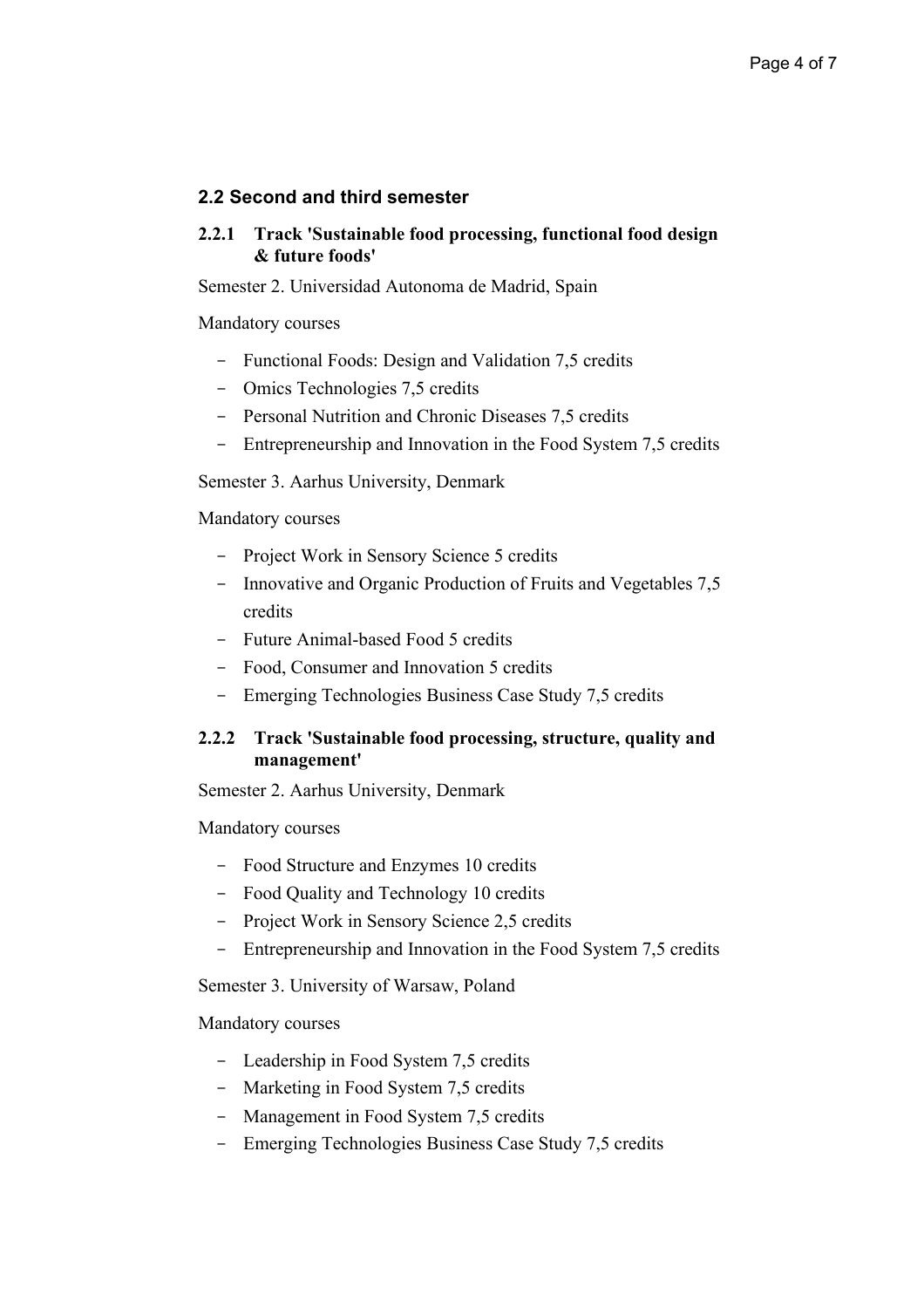#### **2.2.3 Track 'Sustainable food processing, consumer health & management'**

Semester 2. University of Reading, United Kingdom

#### Mandatory courses

- Public Health Nutrition and Consumer Food Choice 10 credits
- Food Product re-formulation 10 credits
- Nutrition Communication and Professional Practice 2,5 credits
- Entrepreneurship and Innovation in the Food System 7,5 credits

Semester 3. University of Warsaw, Poland

Mandatory courses

- Leadership in Food System 7,5 credits
- Marketing in Food System 7,5 credits
- Management in Food System 7,5 credits
- Emerging Technologies Business Case Study 7,5 credits

#### **2.3 Fourth semester**

The last semester consists of the degree project (30 credits) conducted in Lund, for the students who studied the first semester in Lund.

#### **2.4 Incoming students semester 2 and 3**

Students admitted to semester 1 at one of the partner universities are given the opportunity to follow fixed tracks and then study courses at LTH according to courses in the Curriculum.

#### **2.4.1 Incoming students semester 2**

Mandatory courses (Advanced level)

- KLGN25 Food Technology for Formulation 7,5 credits
- KLGN65 Sustainable Food Processing and Packaging 7,5 credits
- KLGN15 The Relationship between Food Industry, Society and Consumers 7,5 credits
- KLGN75 Entrepreneurship and Innovation in the Food System 7,5 credits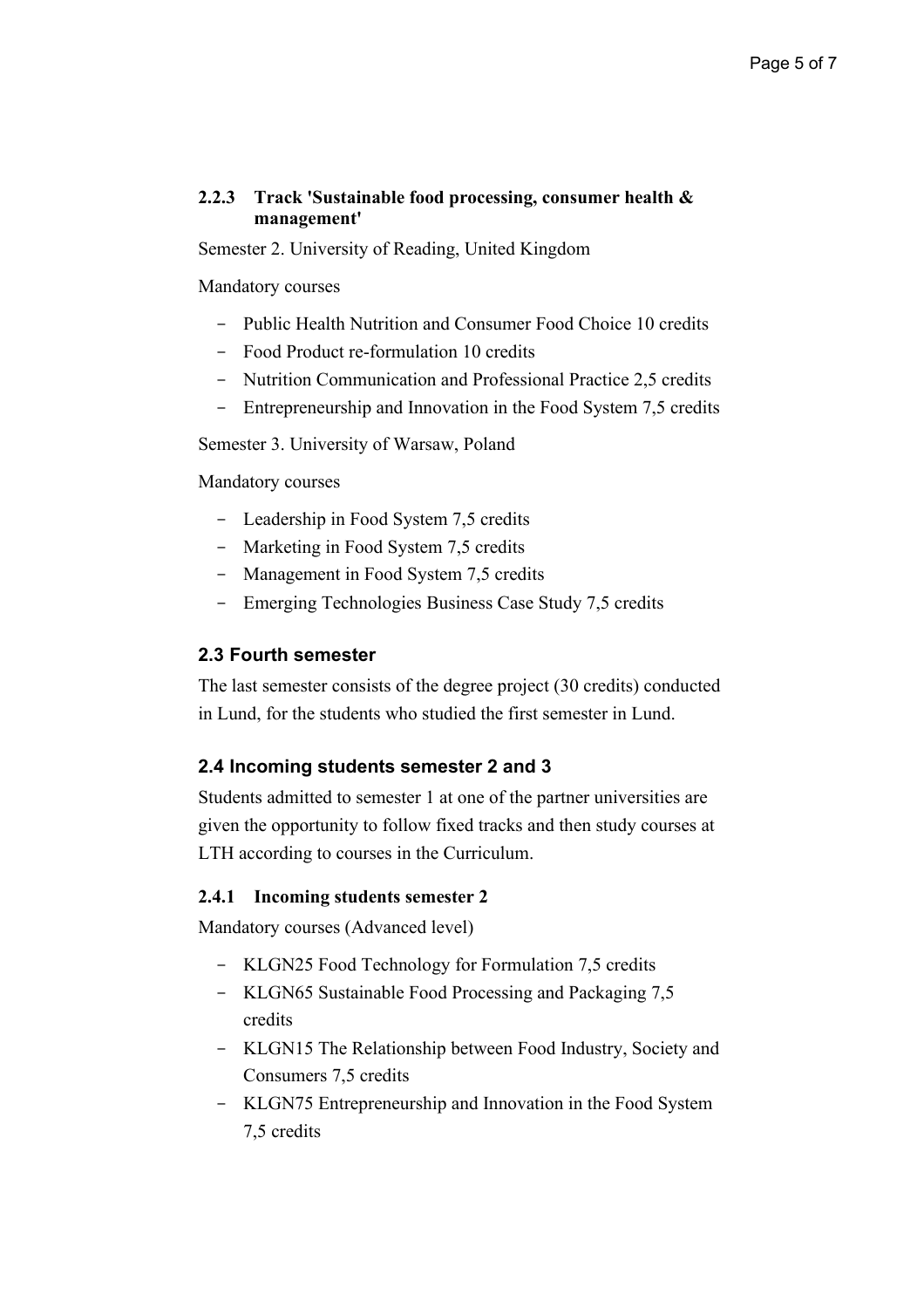Optional course

EXTA85 Food, Tradition and Innovation 7,5 credits

#### **2.4.2 Incoming students semester 3**

Mandatory courses (Advanced level)

- Emerging Technologies Business Case Study 7,5 credits
- KLGN65 Sustainable Food Processing and Packaging 7,5 credits
- KLGN20 Food Engineering 7,5 credits

Elective optional courses (Advanced level)

- MTTN35 Packaging Logistics 7,5 credits
- MTTN56 Packaging Material Sciences 7,5 credits

## **3 Specific admission requirements**

Application to the programme is made by EIT portal with support from partner Universities. [https://mfs-apply.eitfood.eu](https://mfs-apply.eitfood.eu/)

#### **3.1 Admission requirements**

To be eligible for the Master programme applicants are required to have a Bachelor of Science (B.Sc. or a nationally recognized degree equivalent to 180 ECTS) in these fields: Agricultural Sciences, Biotechnology, Food Science, Chemistry, Food Safety or Nutrition. English 6.

# **4 Degree**

#### **4.1 Degree requirements**

For a Degree of Master of Science (120 credits) students must successfully complete courses comprising 120 credits, including a degree project worth 30 credits. 90 credits must be second cycle credits and 60 credits of those must be in the main field of study, including the degree project.